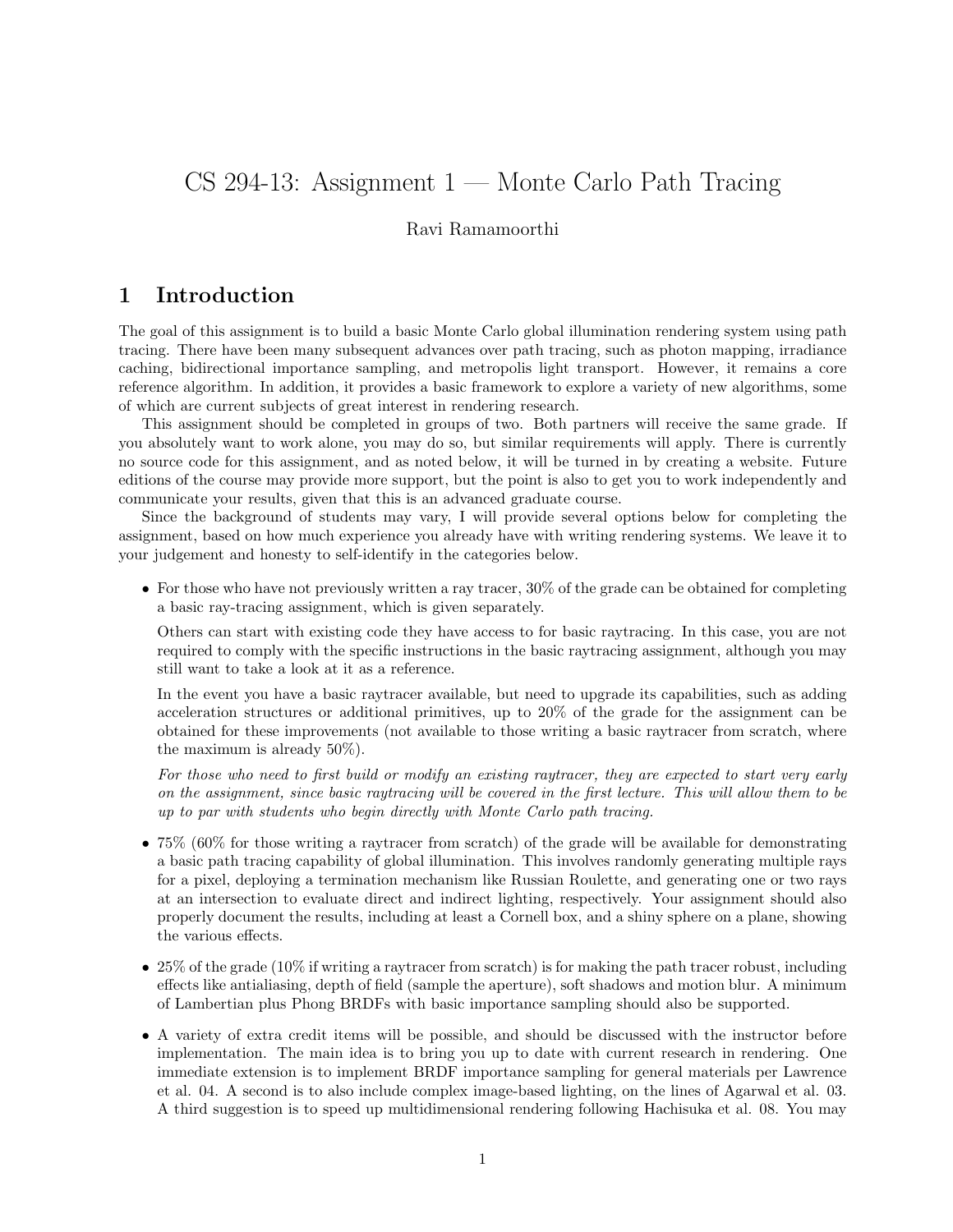also want to try implementing photon mapping following the work of Jensen et al. Any of these extra credit items can also substitute for making the path tracer robust above (but all groups must submit a working basic path tracer in any case).

#### 2 Submitting the Assignment and Logistics

Since one of the goals of preparing for research is to also communicate clearly, the assignment must be turned in either by submitting a PDF by e-mail to the instructor (as you would a scientific paper), or by creating a website and sending a pointer to it. Document your results properly, showing the various types of scenes your method can handle. Explain any interesting algorithmic aspects. It is likely you will need to create some test scenes, though you can get some inspiration from the Cornell Box (you can easily find the geometry for this online, or simply type it in...) and simple spheres on a table.

Failure to fully document the results of the program will likely lead to unhappiness from me. Be honest, and note what works and what doesn't; this will be the most fun, and make the assignment easiest to grade. Some part of the grade will be reserved for the clarity of the writeup.

If you make a website, do not modify it after the due date. In either case, please include links to the source code and executable, and again do not modify them after the due date.

Support: Feel free to contact me regarding questions. There is no code framework provided for this assignment. If needed, you are welcome to look at online code sources, like POVray or PBRT for inspiration, but all code turned in must generally be your own. If in doubt, ask. [This does not apply to basic utility code, such as for reading and writing image files in different formats].

Ray tracing and rendering are covered in many textbooks and online materials, although none is "the" textbook for the class. A good reference is Eric Veach's PhD thesis at Stanford. Of historical interest is the original Kajiya 86 rendering equation paper, and Cook's 84 paper on distribution ray tracing. These are all linked in the reading resources from the class website. A suitably encyclopedic work is Andrew Glassner's Principles of Digital Image Synthesis. The PBRT book on physically based rendering is another good source. A number of other textbooks and siggraph course notes can be used. Ask the instructor if needed for other suggestions.

**Basic Ray Tracer:** For those of you who first need to build a basic ray tracer, please see the supplemental assignment. Note that as written, that assignment is limited to triangles and spheres, without acceleration structures. You may wish to extend with features needed for path tracing.

## 3 What you need to implement: Basic Path Tracing

The first goal is to implement a basic Monte Carlo Path Tracing system. The basic requirements are as follows:

Trace multiple primary rays for each pixel: In standard Whitted Ray Tracing, only a single ray is traced for a pixel (excluding antialiasing). By contrast, in Monte Carlo methods, multiple samples are drawn, with their values being averaged. Thus, you will trace a certain number of rays for each pixel, averaging their contributions (in doing so, pay careful attention to the statistics; you must divide by the probability of each path to not bias the results). The number of rays or paths at each pixel controls how much variance or noise the final image will have; it is a tradeoff between computation time and image quality. For all of your final results, please report the number of rays traced per pixel.

Trace rays into the scene: In what follows, we discuss what happens to a single ray. First, it will intersect with the scene, as in standard ray tracing. Where path tracing differs is what happens once a ray hits a surface.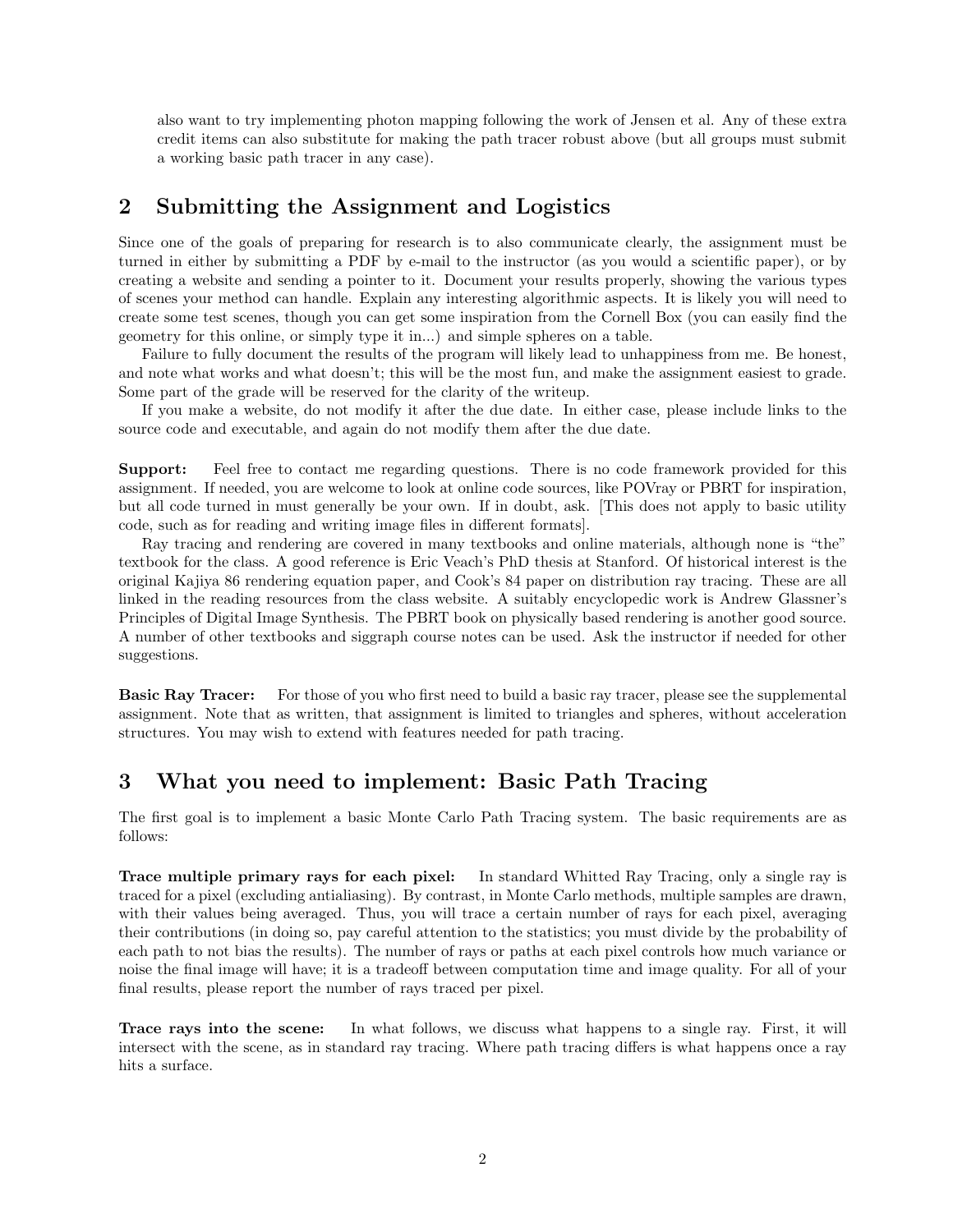In general, path tracing uses a probability to decide where the secondary ray should be cast. First, we must choose whether to sample direct lighting, indirect "diffuse + glossy", mirror reflections or emission. Emission is generally only from the light sources, and is probably not immediately relevant here.

Probabilities for type of ray: In general, we will use some probabilities to determine what type of secondary ray to use: direct, indirect, or mirror (where relevant... there is no need to initially implement mirror surfaces and mirror reflections for path tracing... those are more relevant for Whitted ray tracing that cannot handle general materials). The probability should be noted, as the final statistical Monte Carlo calculation divides the value by the probability (for example, if a probability of one-half computes indirect lighting, its value must be scaled by two for correctness, since only one-half the rays will sample it).

Once the type of ray has been determined, we still need to decide the exact direction. For direct lighting, we can pick one of the light sources (say, based on the intensity of the light; this is related to importance sampling), and shoot shadow rays to determine shading in the conventional way.

For indirect lighting, you could simply pick a random direction on the hemisphere. Cosine-weighting (to account for the Lambertian cosine factor) will improve the results. For later robustness, you should also importance sample the combination of diffuse Lambertian and specular Phong BRDF. Note that the weight of the photon is decreased by the reflectance of the material in question, so after several bounces, it will have low weight.

Additional Features: Note that in the above formulation, a ray can be traced forever, though its contribution diminishes with more bounces. Cutting off at a certain number of bounces, as in Whitted ray tracing, can introduce bias. Instead, you may wish to implement Russian Roulette sampling, whereby a given photon is either accepted or rejected (if accepted, it's weight should be increased to account for the rejection probability). The probability of rejecting photons should increase for low weight.

Finally, while "pure" path-tracing chooses between direct and indirect light at each step, you may want to simply use two rays, one to sample direct lighting, and one for the indirect to simplify the calculations. Since the direct lighting ray is not reflected further, this does not lead to an exponential increase in rays with the number of bounces, and the accuracy of the solution may improve.

### 4 Robustness and Multidimensional Integration

The ideas of Monte Carlo path tracing and distribution ray tracing make it easy to take into account a variety of effects including antialiasing, motion blur, soft shadows, and depth of field. To demonstrate robustness and show more interesting images in your solution, you should demonstrate at least one of the above effects.

Antialiasing is perhaps the simplest, just by for each ray, picking where in the image plane pixel it goes through; you can simply assign it a random location or use stratified sampling for lower variance. It will be important to find good examples to show the power of the technique. Soft shadows from an area light source are similar, in that the direct lighting rays just need to sample the light source. Again, they can pick a location randomly or you can stratify. Motion blur is handled by distributing rays through time, when you generate the initial rays through a pixel, while depth of field distributes by location on the lens aperture.

In addition, you should implement proper importance sampling of the Lambertian + Phong BRDF, so you can most efficiently compute the effects of multiple bounces of rays.

#### 5 Extra Credit

There are certainly many possibilities to extend path tracing, and these can provide avenues for extra credit. Some possibilities are listed below. You may wish to speak to the instructor before tackling any of these. Since this is extra credit, it is specified only at a very high level. There are many other possibilities so talk to the instructor if you have other ideas.

• Implement one of the extensions like bidirectional path tracing, photon mapping, or Metropolis Light Transport.